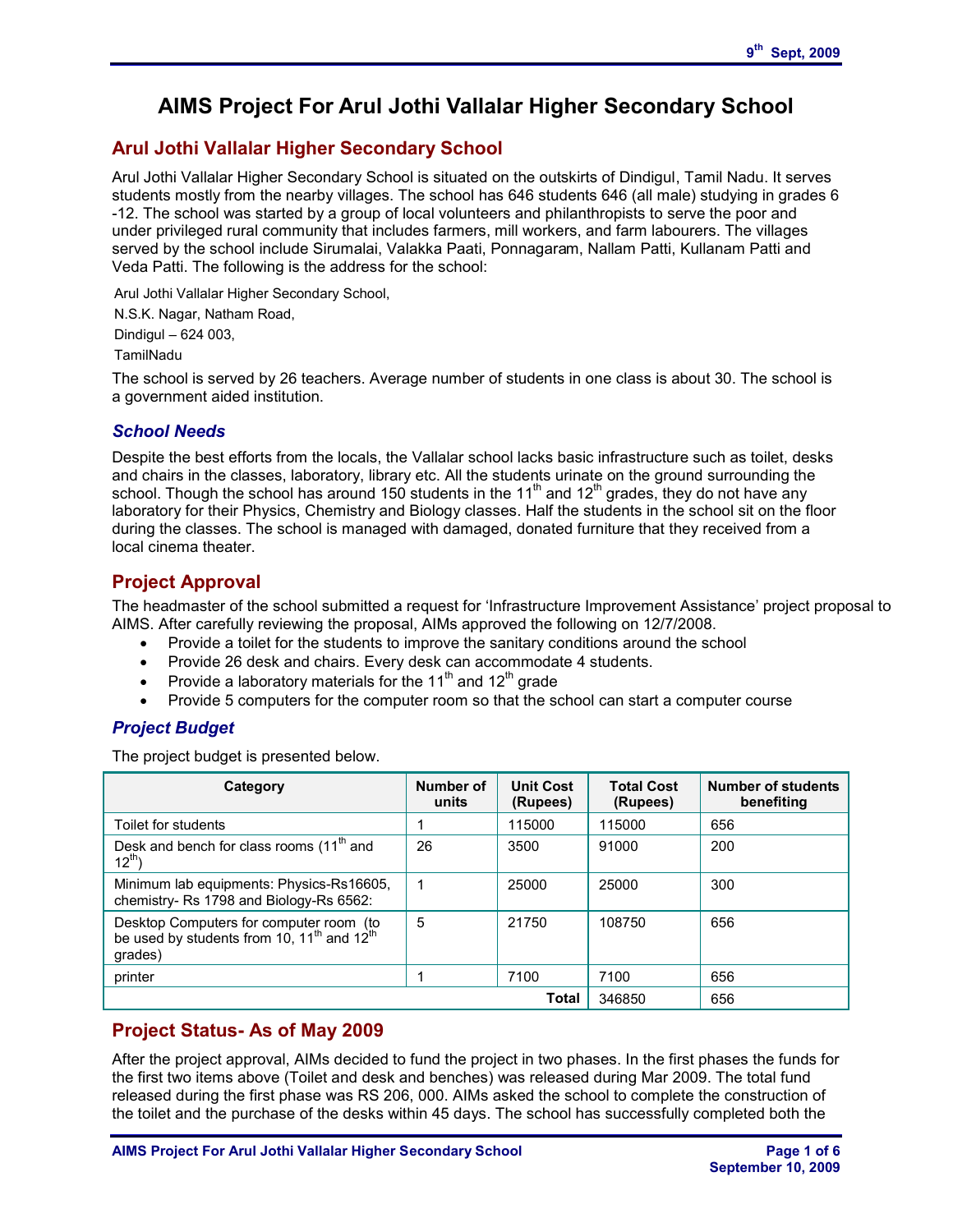tasks in time. The photos of the toilet and desks are below.



**Desks and Chairs-View 1**

**Desks and Chairs – View 2**

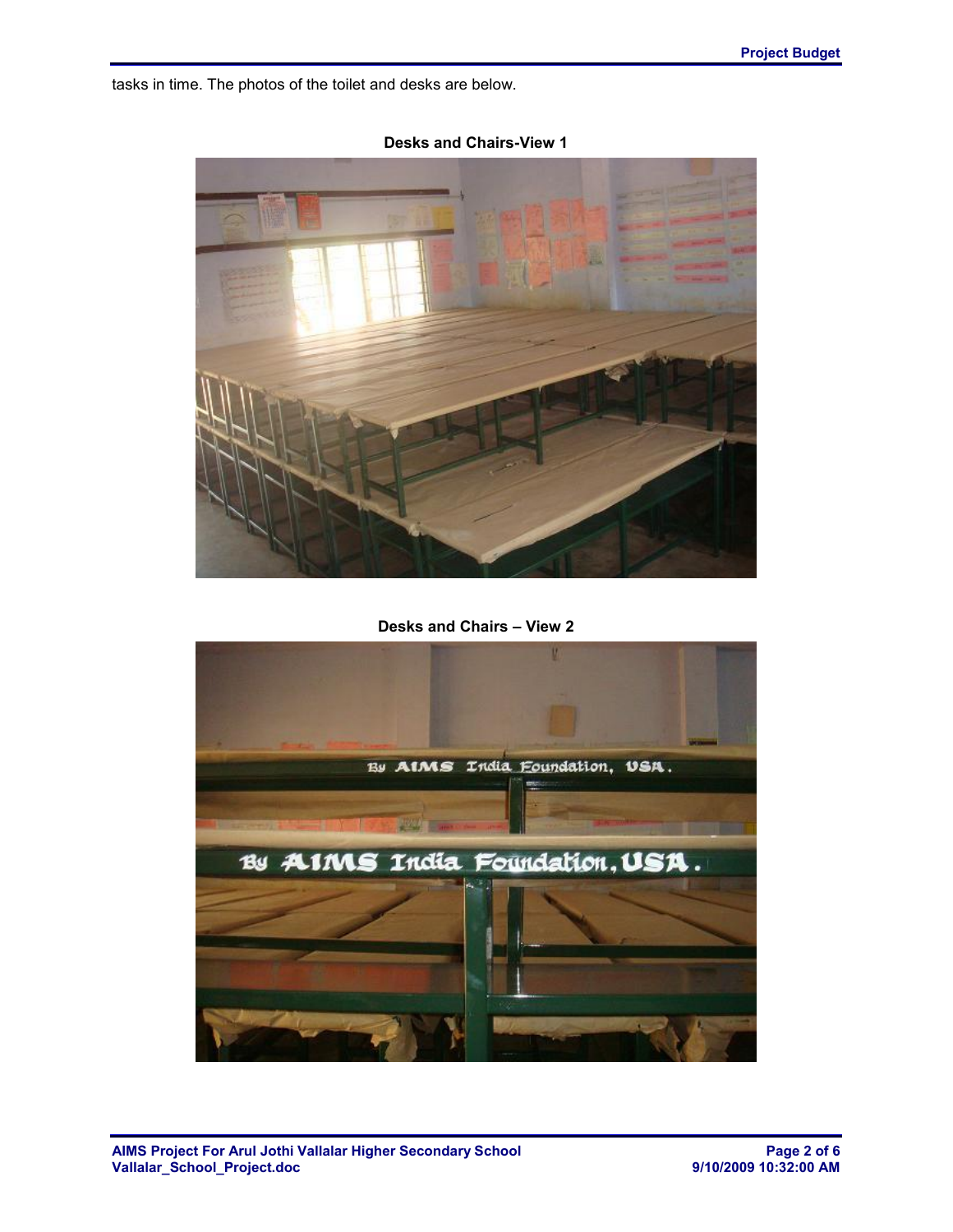**Toilet**



**Toilet Inside View-1**

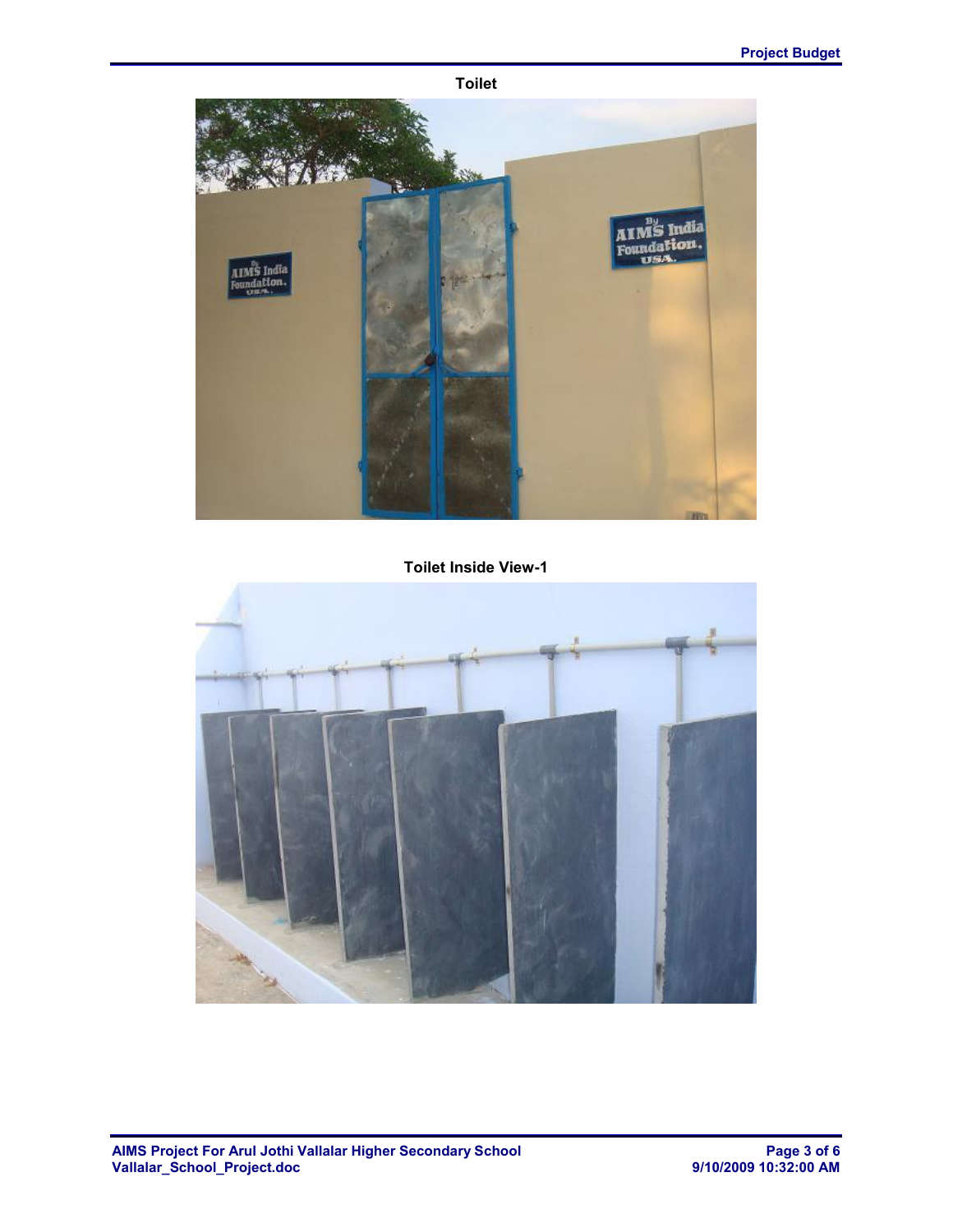#### **Toilet Inside View-2**



# **Project Status- As of Aug 2009**

After the first phase of approval, an amount of Rs 25,000 was released during July 2009, towards buying the lab equipments for Chemistry, Physics and Biology labs. The School purchased the lab equipments on Aug 24<sup>th</sup>. Ravi Rajaram visited the School on Aug 24<sup>th</sup>. School has released the toilet for the student's use and the chairs and benches are being used in the 11<sup>th</sup> and 12<sup>th</sup> standard class rooms. Ravi Rajaram also had a question answer session with the students. The students expressed great satisfaction about the facilities provided by AIMS. Ravi Rajaram explained about the Marathon program and the way the funds are raised here. The students and staff were surprised to hear the pains we take to collect the funds. The photographs of the lab equipments are shown below.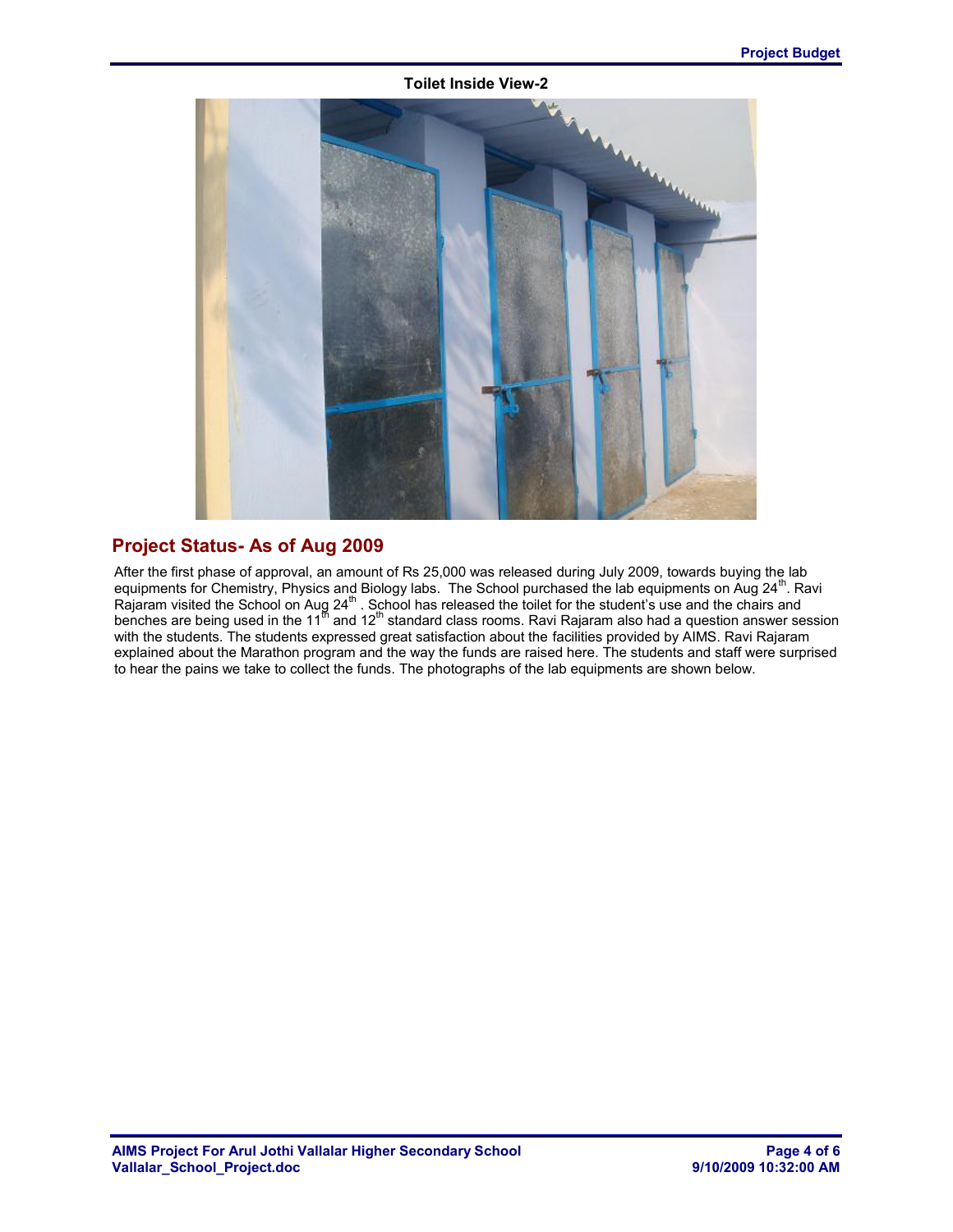## **Physics lab Equipments**



**Figure 1 Chemistry Lab Equipments**